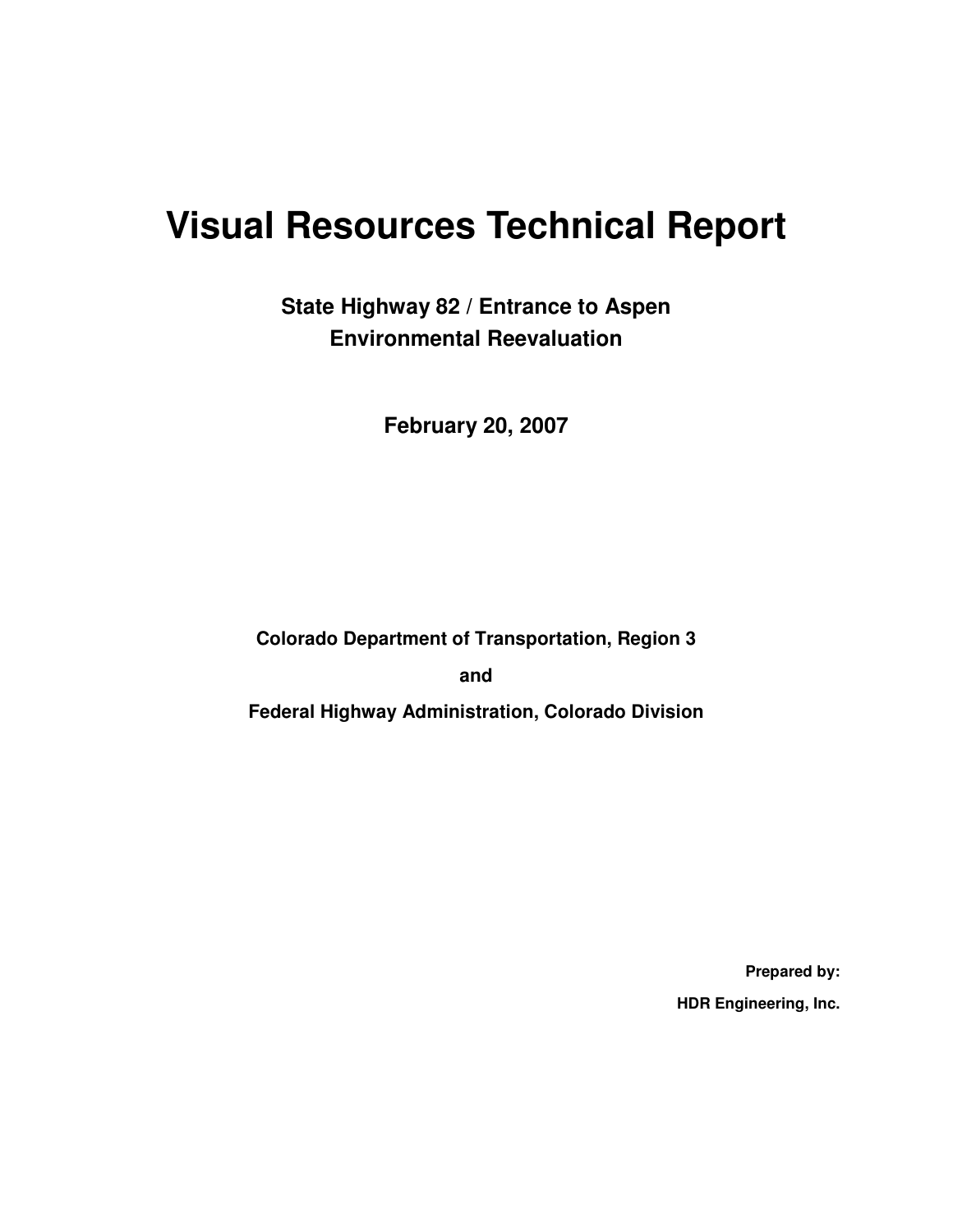#### **Contents**

| 1.0 |     |  |  |  |
|-----|-----|--|--|--|
|     | 1.1 |  |  |  |
|     | 1.2 |  |  |  |
|     | 1.3 |  |  |  |
| 2.0 |     |  |  |  |
|     | 2.1 |  |  |  |
|     | 2.2 |  |  |  |
|     | 2.3 |  |  |  |
| 3.0 |     |  |  |  |
| 4.0 |     |  |  |  |
| 5.0 |     |  |  |  |
| 6.0 |     |  |  |  |
| 7.0 |     |  |  |  |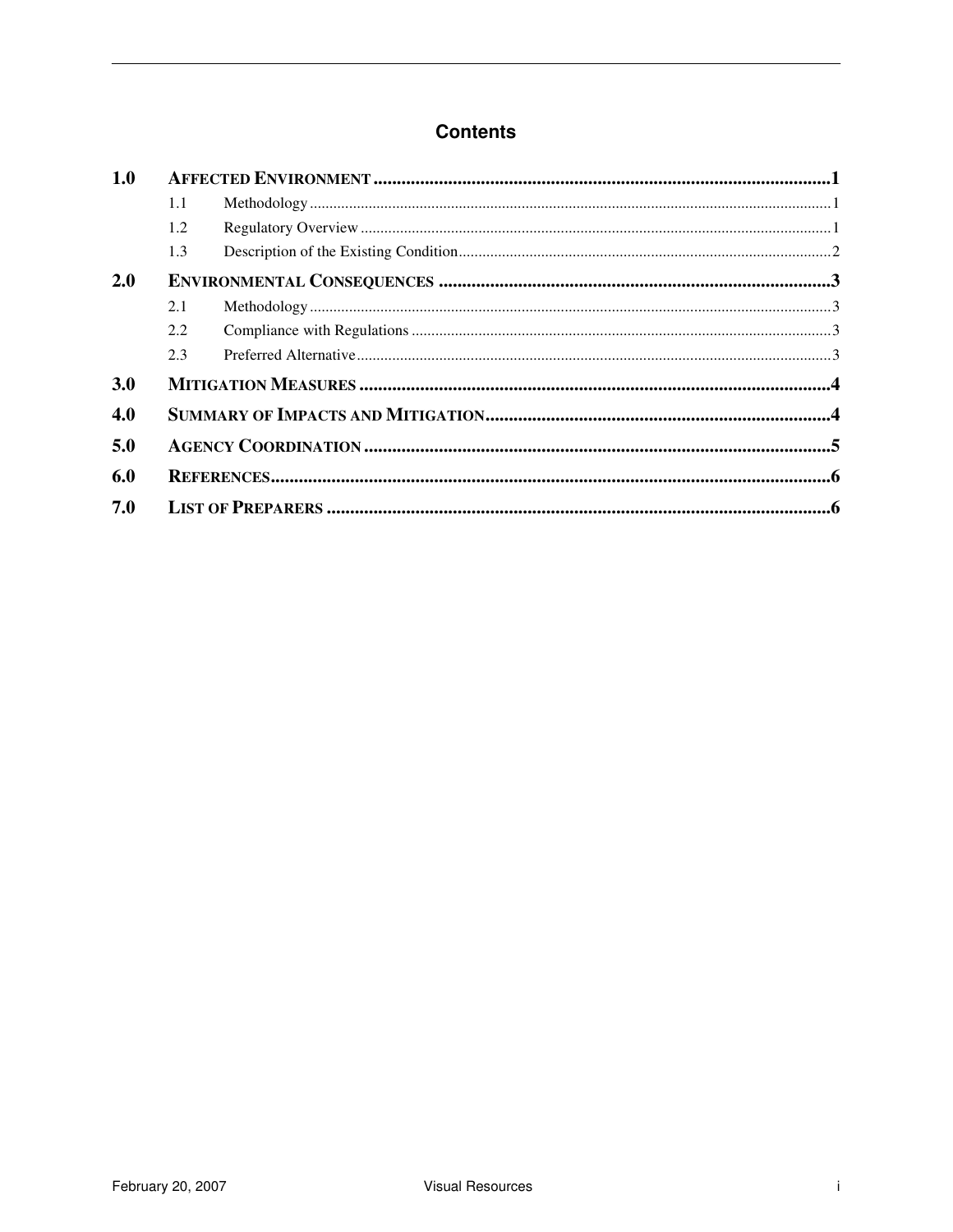# **1.0 Affected Environment**

This report provides a reevaluation of visual resources presented in the 1997 State Highway 82 Entrance to Aspen Final Environmental Impact Statement (FEIS) for the Preferred Alternative selected in the Record of Decision (ROD) issued in August 1998.

#### **1.1 Methodology**

The updated Pitkin County Land Use Code was reviewed for context of the Scenic View Protection Areas in the County. Maps were obtained from Pitkin County showing the location of scenic areas. The maps show scenic foreground areas, public view-planes, and ridgelines as seen from a list of public rights-ofway, including State Highway 82.

The *City of Aspen Area Community Plan* and applicable codes were reviewed to determine if there were specific elements that relate to visual quality or scenic protection. The policies/goals associated with the City of Aspen Area Community Plan are general and not specific to determining the existing condition of visual resources.

Additionally, a field reconnaissance trip was conducted July 10, 2006, to verify the existing visual resources as they were identified in the FEIS, pages IV-70 through IV-73.

#### **1.2 Regulatory Overview**

There have been no new or changed regulatory requirements for visual resource analysis since the publication of the 1997 FEIS; however, there have been updates to local policies related to visual resources.

Title 23 of the U.S. Code, Section 109(h), requires aesthetic values to be considered during project development. The Council on Environmental Quality (CEQ) regulations for implementing the National Environmental Policy Act (NEPA), Section 1508.8, Effects, also state that aesthetic effects should be considered. In addition, an analysis of visual impacts is required in an EIS by the Federal Highway Administration (FHWA) guidance in Technical Advisory T6640.8A, Guidance on Preparing and Processing Environmental and Section 4(f) Documents.

Pitkin County, through its Land Use Policy Guidelines (Pitkin County 2002), developed guidelines for scenic quality. Policies for protecting scenic quality and enacting the Ecological Bill of Rights (Pitkin County 2004) in Title 8, Article 2, Section 2-310 were adopted through the Pitkin County Land Use Code on July 5, 2006 in Section 7-20-120. The code established Scenic View Protection Areas that are intended to protect the visual areas and ridgelines from specific roads in the County, including State Highway 82, while protecting natural ridgeline silhouettes, ensuring new development is designed and located to complement the natural landscape and the natural features within the public view-plane, and reducing damage to the natural landforms and views throughout the County.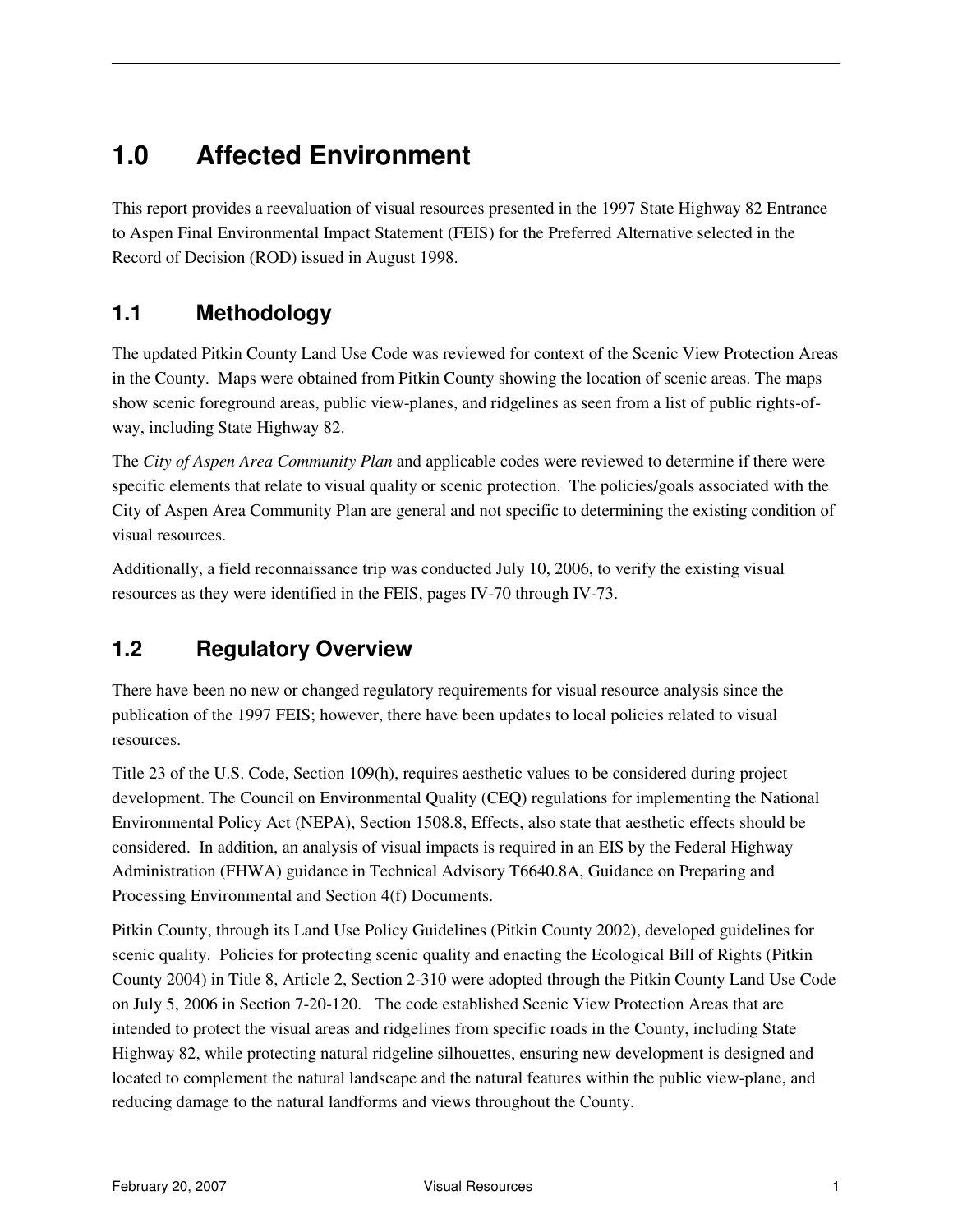The City of Aspen through its *2000 Aspen Area Community Plan* (City of Aspen, 2000), has developed a policy that improves the community character and design through maintaining and creating places and opportunities for social interaction and lifestyle diversity as well as promoting a standard of design that is of the highest quality and is compatible with the historic features of the community and environment.

#### **1.3 Description of the Existing Condition**

The FEIS describes the visual resources of the project area as having two differing types of visual resources. The northwestern end of the corridor is dominated by cultivated pasture land, open space, a golf course, and moderate rural residential development leading up to and passing over Maroon and Castle Creeks. The viewshed extends beyond the immediate foreground and middle ground views to include distant hillsides, mountain peaks, and creek valleys. The foreground and middle ground views provide sharp contrasts to the background mountain views. Beyond Castle Creek, the views are dominated by the more urban development of the Aspen downtown and Main Street area including the Victorian style mountain cottages and historic downtown buildings. The FEIS notes the viewsheddefining tree canopy at the city entrance.

Within these two generally described visual character areas, the areas are further broken down into landscape units, including riparian, hillside, meadow/brush, and medium/high density development. These landscape units are generally located in the areas considered scenic view protection areas along State Highway 82 as identified by the County Land Use Code as shown in Figure 3 of that document, Scenic Protection Areas. The downtown area is not included in the scenic view protection areas identified by the County but does fall within the area where Aspen is concerned about design quality.

The visual resources identified in the project corridor and through the landscape units have not changed dramatically since the publication of the FEIS and ROD. The foreground and middle ground views are still moderately rural and open space up to the Castle Creek and Maroon Creek areas where the Aspen downtown is the primary foreground and middle ground view. There is still a sharp contrast between these foreground and middle ground views which are part of the "scenic view" scenic protection area. It is the contrast that helps create the quality views described in the FEIS and ROD.

Two components of the Preferred Alternative have been constructed since the publication of the FEIS and ROD: (1) Owl Creek Road and West Buttermilk Road have been relocated to create a new, signalized intersection with State Highway 82 near the Buttermilk Ski Area; and (2) the roundabout at the Maroon Creek Road intersection has been completed.

In addition, the Maroon Creek Bridge Replacement Project is currently under construction, scheduled for completion by spring of 2008. This project is being constructed as a bridge replacement without any increase in roadway capacity. However, it will accommodate the Entrance to Aspen Preferred Alternative in the future by removing the center median and re-striping for two general-purpose lanes and two exclusive bus lanes (see the Introduction to the Technical Report Volume for more detail).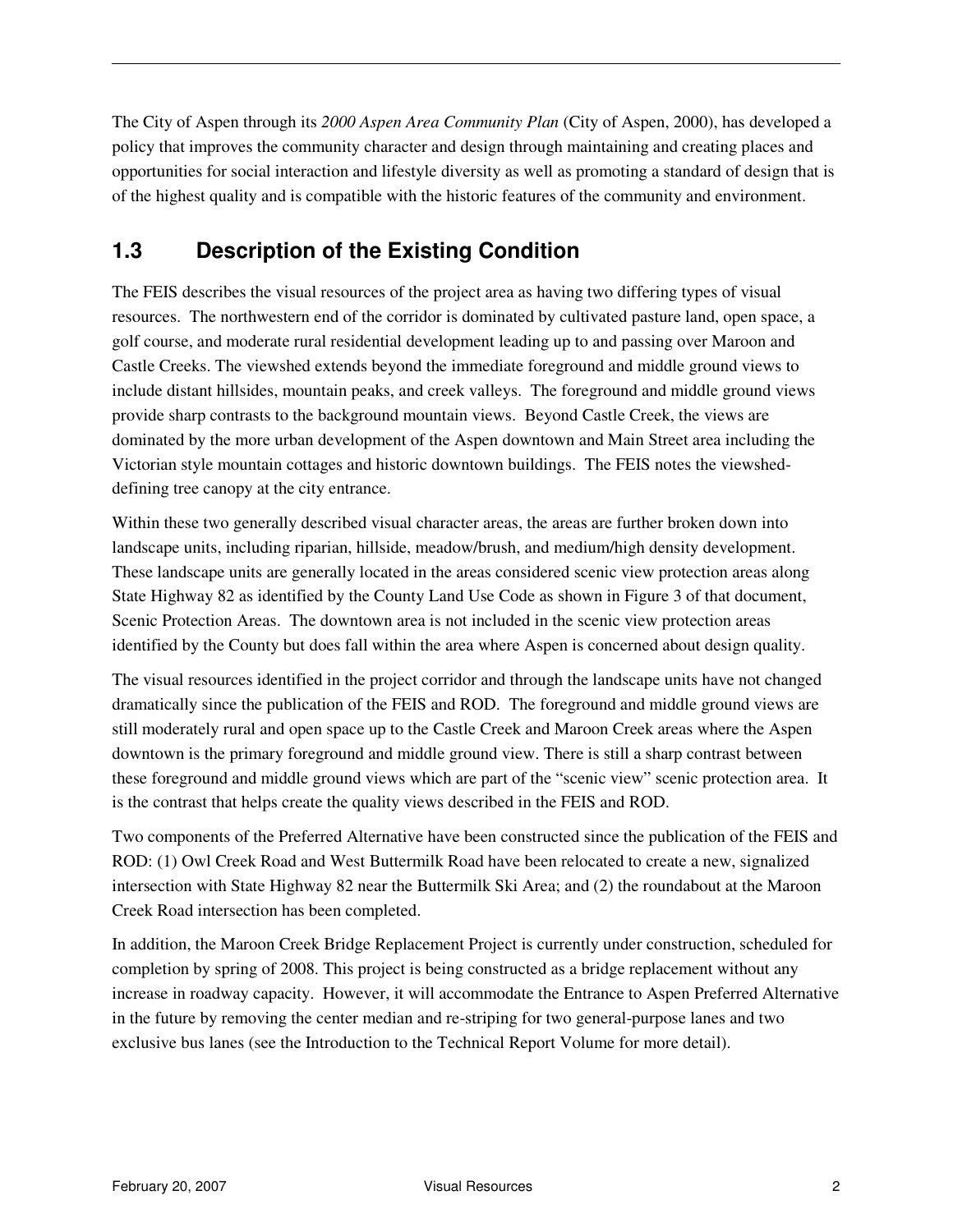The intersection of Truscott Drive and State Highway 82 was completed in 2001. While this intersection is not part of the Entrance to Aspen Project, its configuration accommodates the alignment for the east approach to the Maroon Creek Bridge Replacement Project.

A transportation easement across the Marolt-Thomas Open Space was conveyed from the City of Aspen to CDOT in August of 2002, as part of land exchange and mitigation agreements between CDOT and the City of Aspen and Pitkin County. (Refer to Appendix A and B in the 1998 Record of Decision for details of the open space conveyance agreements and mitigation commitments.)

# **2.0 Environmental Consequences**

This section describes the potential operational (i.e., permanent) visual impacts of the Preferred Alternative selected in the 1998 ROD that have changed since the publication of the FEIS and ROD.

#### **2.1 Methodology**

The changes in existing conditions were compared to the operational impacts that might alter the existing visual resources when compared to the information presented for the Preferred Alternative selected in the 1998 ROD. Temporary visual impacts during project construction were not described in the FEIS and ROD and, therefore, are not discussed in this reevaluation.

#### **2.2 Compliance with Regulations**

As noted in the regulation section, the County and City regulations are specific to views looking toward vistas from the roads, not from the vistas looking toward the road. In other words, the visual concern is focused on residential and commercial development that is occurring in the area. Visual impacts from the proposed project were considered in the FEIS, ROD and this reevaluation, but are not covered by the visual or scenic regulations in the area.

#### **2.3 Preferred Alternative**

The FEIS (page V-52) identified little change or impact to visual resources from the project terminus at Service Center Road (near the Aspen/Pitkin County Airport) along State Highway 82 to west of Maroon Creek because of the existing highway corridor. Because the larger viewshed has remained relatively unchanged in this area and the views are created primarily by the contrast between the background and the foreground and middle ground views from the existing conditions noted in the FEIS, there is no change in the impact from that described in the 1997 FEIS. The analysis in the FEIS is consistent with the scenic view protection areas identified in the County's revised land use code. There would be little impact to visual resources along the State Highway 82.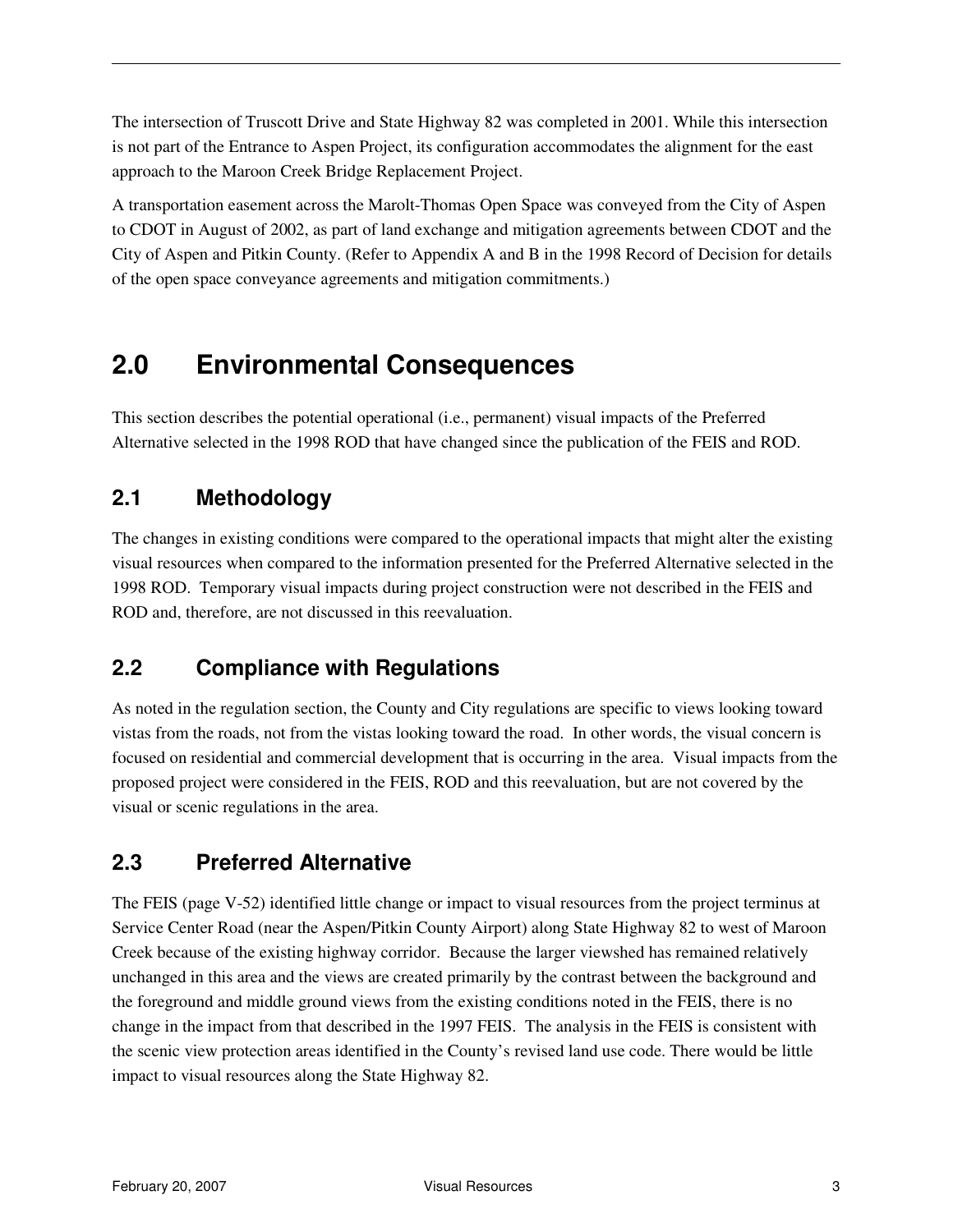Between Maroon Creek and downtown Aspen (intersection of  $7<sup>th</sup>$  Street and Main Street), the 1997 FEIS notes that the alignment would make the State Highway 82 corridor appear more rural, in particular with the addition of the cut and cover tunnel through the Marolt-Thomas property. There would be no change in the impact as described in FEIS in this location of the corridor. This is consistent with the County Land Use Policy Guidelines and Ecological Bill of Rights which indicate a preference for the natural or rural visual appearances of the area.

Based on existing visual resources in the study area, there is no evidence of any substantive, long-term adverse effect on visual quality from the State Highway 82/Buttermilk intersection or roundabout construction.

The FEIS very specifically details the new visual elements that would be added to the foreground and middle ground views as a result of the light rail transit (LRT) system (pages V-52 through V-53). The FEIS notes that the addition of the LRT would add a new visual element and visual disruption to the downtown area. There would be no change in the impact detailed in the FEIS.

## **3.0 Mitigation Measures**

The mitigation measures described in the 1997 FEIS and ROD (Page VI-5 of the FEIS and Page 35 of the ROD) have been implemented for components of the Preferred Alternative already constructed or currently under construction. These measures also would be implemented during construction of future components of the Preferred Alternative and are adequate to protect the visual resources in the project area. With a greater, current emphasis on design quality in the downtown by the City of Aspen, the design mitigation measures described in the 1998 ROD regarding the bus rapid transit (BRT) and the LRT systems will be even more important during project design. No additional mitigation would be needed based on current conditions and regulations.

# **4.0 Summary of Impacts and Mitigation**

Impacts are summarized below in Table 4-1 as identified in both the FEIS and this reevaluation. Mitigation measures listed in the table are those from the 1998 ROD, unless additional measures are noted as being required due to findings of the reevaluation.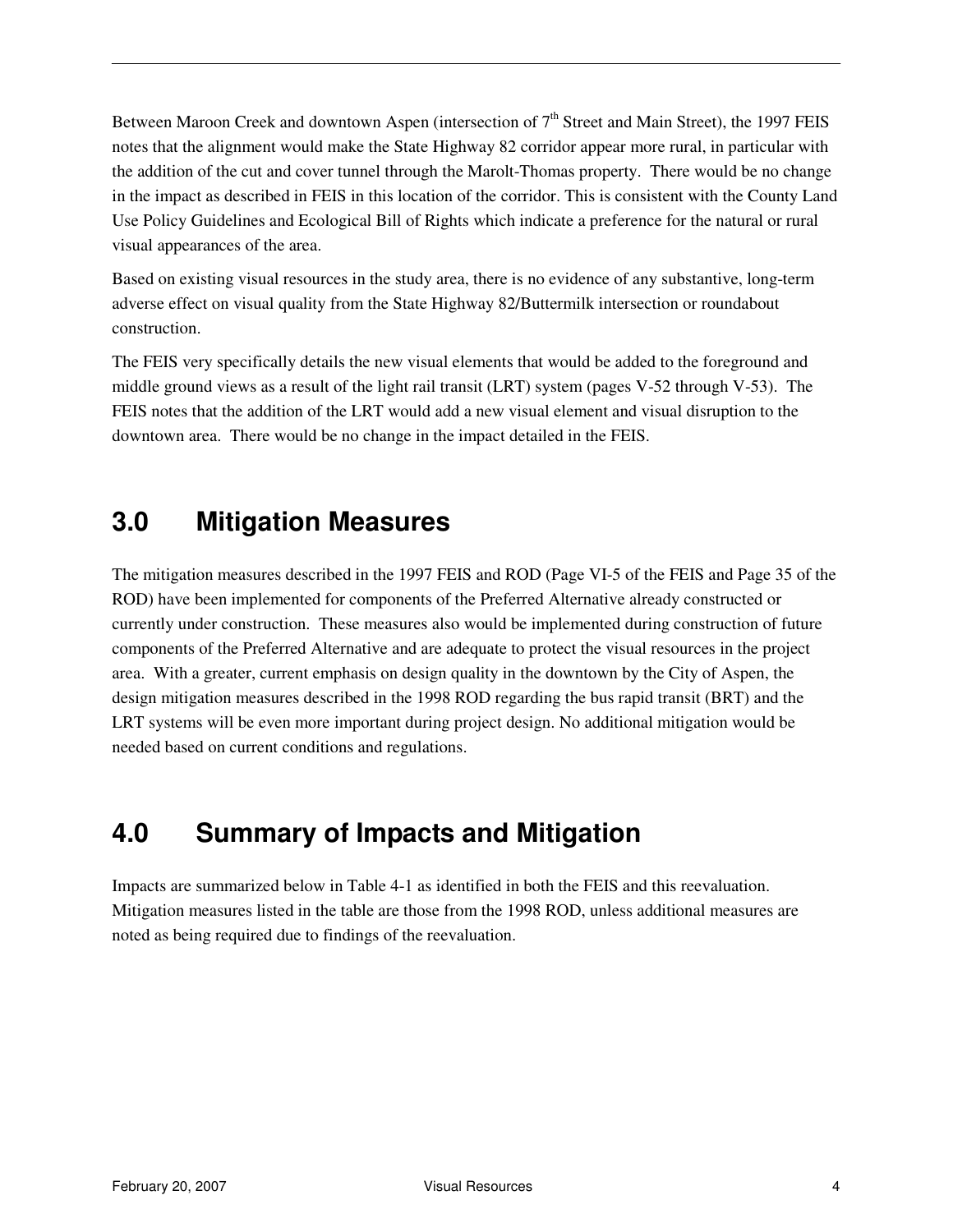| <b>Topic</b>                      | <b>FEIS Impact</b>                                                                                                                                         | <b>Reevaluation Impact</b> | <b>Mitigation Measures</b>                                                                         |
|-----------------------------------|------------------------------------------------------------------------------------------------------------------------------------------------------------|----------------------------|----------------------------------------------------------------------------------------------------|
| <b>Visual</b><br><b>Resources</b> | <b>Entire Project Corridor</b><br>Landscaped median will                                                                                                   | No change.                 | Cut-and-cover tunnel across<br>Marolt-Thomas Property                                              |
|                                   | enhance resident's and<br>driver's experience                                                                                                              |                            | Minimum-width landscaped<br>median                                                                 |
|                                   | Landscaped median will<br>reduce visual scale of the                                                                                                       |                            | Revegetation of all disturbed<br>areas                                                             |
|                                   | roadway<br>LRT will create a visual<br>disruption because the<br>hardware required to<br>operate the system does not<br>currently exist in the<br>viewshed |                            | Adjust final roadway layout to<br>save existing trees and<br>vegetation groupings                  |
|                                   |                                                                                                                                                            |                            | Create slopes that<br>complement existing slopes                                                   |
|                                   |                                                                                                                                                            |                            | Use building materials that<br>complement the tones and<br>textures of the area being<br>traversed |
|                                   | <b>Main Street</b><br>Trolley poles and overhead<br>wires will create a visual                                                                             |                            | Adjust alignment to provide<br>enhanced views and vistas for<br>highway users                      |
|                                   | disruption in the project<br>corridor                                                                                                                      |                            | Use aesthetically pleasing<br>poles, station designs, and                                          |
|                                   | <b>State Highway 82-Maroon</b><br>Creek to intersection of 7 <sup>th</sup><br>and Main Street                                                              |                            | embedded track pavement<br>surfacing where LRT system<br>is located                                |
|                                   | Change character of State<br>Highway 82 from an urban<br>setting to a more rural<br>setting                                                                |                            | Provide landscaped or grass-<br>covered sideslopes and<br>medians within the LRT right-<br>of-way  |
|                                   | Catenary poles will disrupt<br>the unobstructed view of the<br>Marolt-Thomas Property                                                                      |                            | Incorporate sensitive roadway<br>design and detailing into the<br>overall project when possible    |
|                                   | Cut-and-cover tunnel will<br>mitigate some of the visual<br>impact but a slight hump will<br>be present                                                    |                            |                                                                                                    |

**Table 4-1 Summary of Impacts and Mitigation Measures** 

# **5.0 Agency Coordination**

Pitkin County was contacted during this visual resources analysis to obtain information on scenic protection areas within the study area.